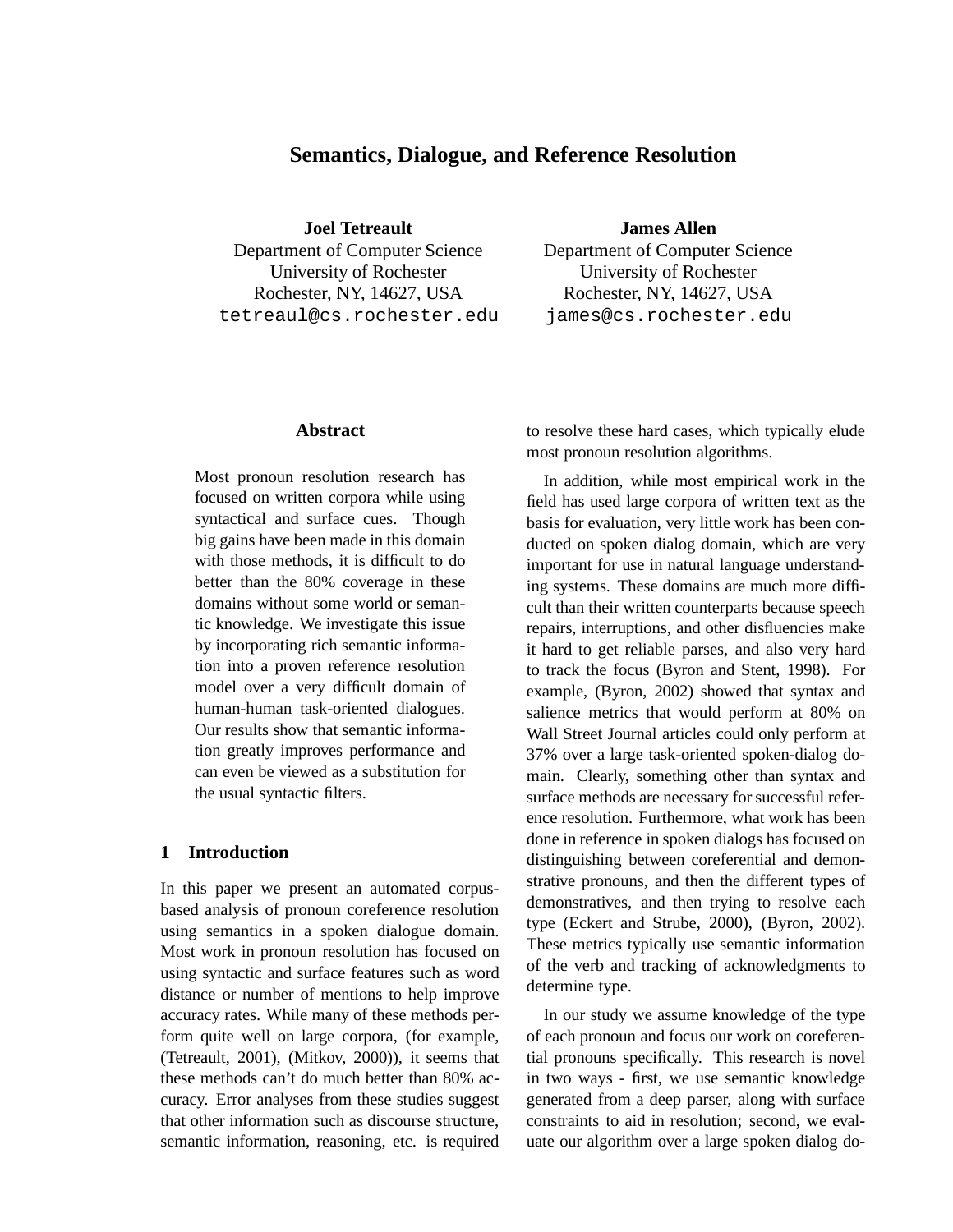main. The results show that including semantics improves reference resolution. In the following section we discuss our spoken dialogue corpus. Next we discuss the algorithm and close with results and discussion.

## **2 Corpus Description**

Our corpus consists of transcribed task-oriented dialogs between two humans called the Monroe domain (Stent, 2001). In these domains, one participant was given the task of resolving several medical and weather emergencies in a city by allocating resources to resolve all of them in a timely fashion. The other participant acted as a system to aid the first in planning.

Corpus construction (Swift et al., 2004) and (Tetreault et al., 2004) consisted of three phrases: disfluency annotation, parsing, and reference annotation. We annotated our corpus for disfluencies by marking all repeated phrases, repaired phrases, and also marking incomplete and ungrammatical sentences. Examples of incomplete and ungrammatical utterances are: *Actually it's right a ab* and *So ambulance sends generator*.

After removing the disfluencies, each sentence is parsed by a broad-coverage deep parser. The parser works by using a bottom-up algorithm and an augmented context-free grammar with hierarchical features. The parser uses a domain independent ontology combined with a domain model for added selectional restrictions and to help prune unlikely parses. The output is a syntactic and semantic representation of a sentence.

The semantic representation is a flat unscoped logical form with events and labeled semantic roles. Each term has associated with it an identifying variable, semantic relationships to other terms, and a semantic vector describing the term. The vector is a typed feature list meaning that there is a main type associated with the term (in our case, one of: physical object, abstract object, situation, and proposition) which licenses certain secondary features. For example, a physical object type would license features such as form, origin, mobility, intentional, etc. Likewise, a situation feature type would license features such as aspect, time-span, cause, etc. Each feature has a list of possible values. Some are binary such as the container feature which means an entity can either hold something, or it can't. And some have a wide range such as mobility: fixed, self-moving, nonself-moving. Examples of a term and the semantic vector (see the :SEM field) for the entity (an ambulance) are shown in Figure 1.

The parser was run over the entire corpus of 1756 utterances and its syntactic and semantic output was handchecked by trained annotators and marked for acceptability. The parser was able to correctly parse 1334 (85%) of the utterances. Common problems with bad utterances were incorrect word-senses, wrong attachment in the parse tree, or incorrect semantic features. For our purposes, this meant that there were many pronouns that had underconstrained semantics or no semantics at all. Underconstrained pronouns also can be found in utterances that did parse correctly, since sometimes there is simply not enough information from the rest of the sentence to determine a semantics for the pronoun. This becomes problematic in reference resolution because an underconstrained semantics would tend to match everything. We decided not to manually parse the utterances that did not parse correctly because we felt a reference resolution model operating in a spoken dialogue domain will have to deal with bad parses and one wants their results to reflect the "real world" situation. Sentences deemed ungrammatical or incomplete were omitted from the parsing and hand-checking phase. We felt that since there were pronouns and possible antecedents in these utterances, it is necessary to maintain some representation of the utterance. So each term in these sentences were generated manually.

The third phase involved annotating the reference relationships between terms. We annotated coreference relationships between noun phrases and also annotated all pronouns. Our annotation scheme is based on the GNOME project scheme (Poesio, 2000) which annotates referential links between entities as well as their respective discourse and salience information. The main difference in our approach is that we do not annotate discourse units and certain semantic features, since most of the basic syntactic and semantic features are produced automatically for us in the parsing phase. We labeled each pronoun with one of the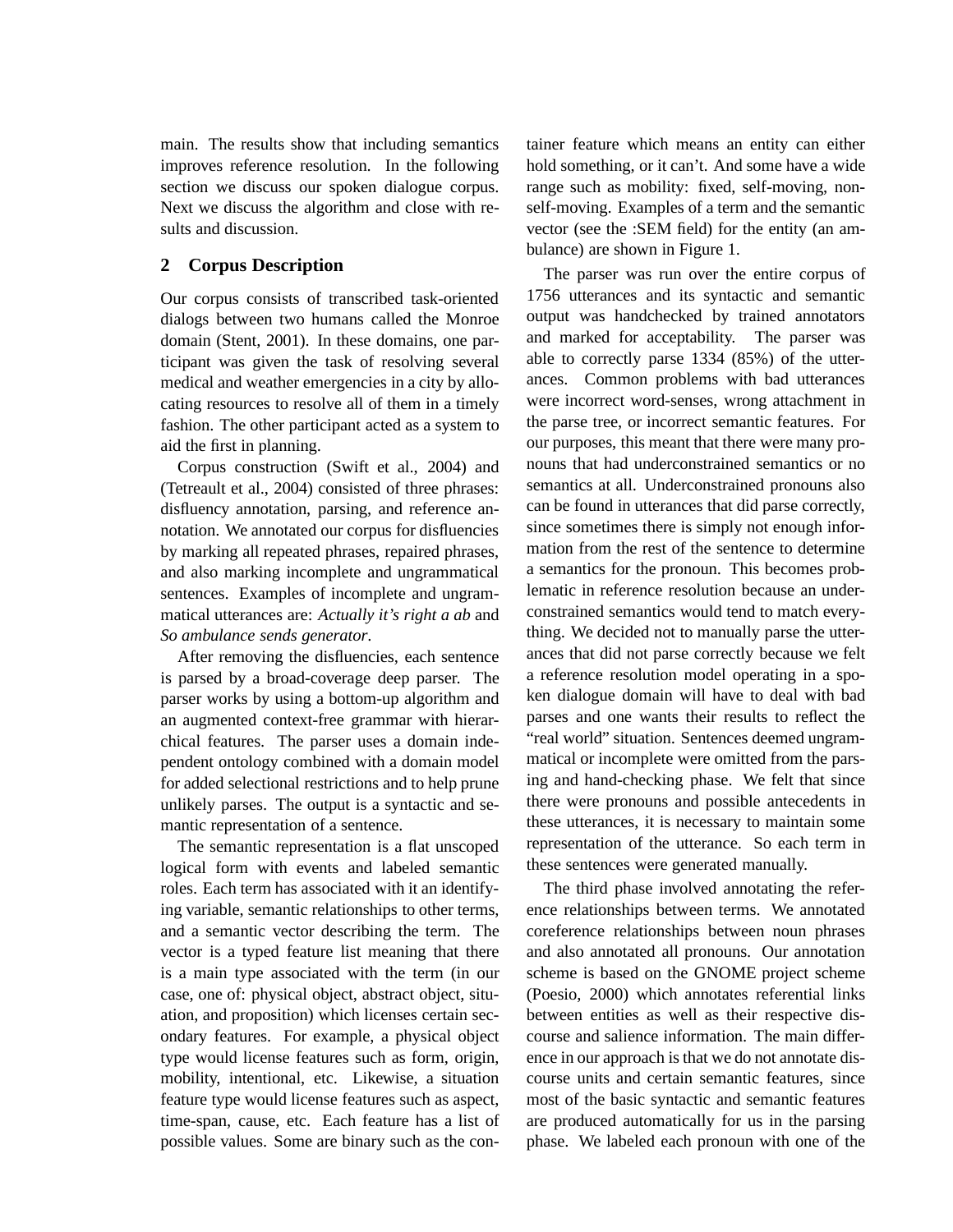```
(TERM :VAR V213818
:LF (A V213818 (:* LF::LAND-VEHICLE W::AMBULANCE)
:INPUT (AN AMBULANCE))
:SEM ($ F::PHYS-OBJ
     (SPATIAL-ABSTRACTION SPATIAL-POINT) (GROUP -)
     (MOBILITY LAND-MOVABLE) (FORM ENCLOSURE)
     (ORIGIN ARTIFACT) (OBJECT-FUNCTION VEHICLE)
     (INTENTIONAL -) (INFORMATION -)
     (CONTAINER (OR + -)) (TRAJECTORY -))
     )
```
Figure 1: Excerpt semantic features for "an ambulance"

following relations: coreference (pronoun is in an identity relation with another explicitly mentioned entity), speaker (one of the discourse participants), action (pronoun refers to an event), demonstrative (pronoun refers to an utterance or discourse segment), and functional (pronoun is related to an entity by an indirect relationship). We had a team of annotators work on the files and agree on how to tag each pronoun.

After the annotation phase, a post-processing phase identifies all the noun phrases that refer to the same entity, and generates a unique chain-id for this entity. This is similar to the ante field in the GNOME scheme. The advantage of doing this processing is that it is possible for a referring expression to refer to a past instantiation that was not the last mentioned instantiation, which is usually what is annotated. As a result, it is necessary to mark all coreferential instantiations with the same identification tag.

So the final parsed corpus consists of lists of entities for each sentence. These entities are verbs, noun phrases, etc, and each has a semantic vector associated with it, though at varying degrees of acceptability depending on the parser success. Noun phrases and pronouns entities are annotated for reference.

## **3 Algorithm**

We use a modified version of the Left-Right Centering algorithm (LRC) (Tetreault, 2001) to determine how much of an effect using semantics has in pronoun resolution in a spoken dialogue. We selected this algorithm because it is easy to use and has performed well in other large domains. It works as follows: while processing a sentence, put each noun phrase encountered on a temporary list, and once the sentence has been completely processed, place the temporary list on a history stack. When a pronoun is encountered, we first search the temporary list's elements from left to right taking the first entity (noun phrase) that fits constraints imposed by the pronoun and the context. If a suitable antecedent is not found, we search through the history stack, searching each sentence from left to right.

### **3.1 Additional Syntactic Constraints**

Normally in LRC, the temporary list is sorted by grammatical function (subject, direct object, etc.) before being placed on the history stack. In our domain, syntax is not very helpful in ranking entities within a sentence since the sentences are so short, so we simply rank the list by word order.

We found that gender constraints, though common in written text evaluations, were more of a drawback then an aid. It was not uncommon in our corpus for people to refer to a person with a medical condition with *that*, or to refer to a digging truck with *he*. Number constraints were encoded in the :LF of the term as SET-OF, so it is easy to tell if an entity is a set or not (see Figure 2). Noun phrases such as road crew which have a singular representation but implicitly represent a group of people do not have the SET-OF notation in the :LF but have in their semantics the GROUP feature. When semantics is used, we leverage this information to allow these types of noun phrases to be referred to by plural and singular pronouns.

In addition to the number constraints, we also implemented three other syntax based constraints: binding, predicate-NP linking, and location ranking. Binding is a standard linguistic constraint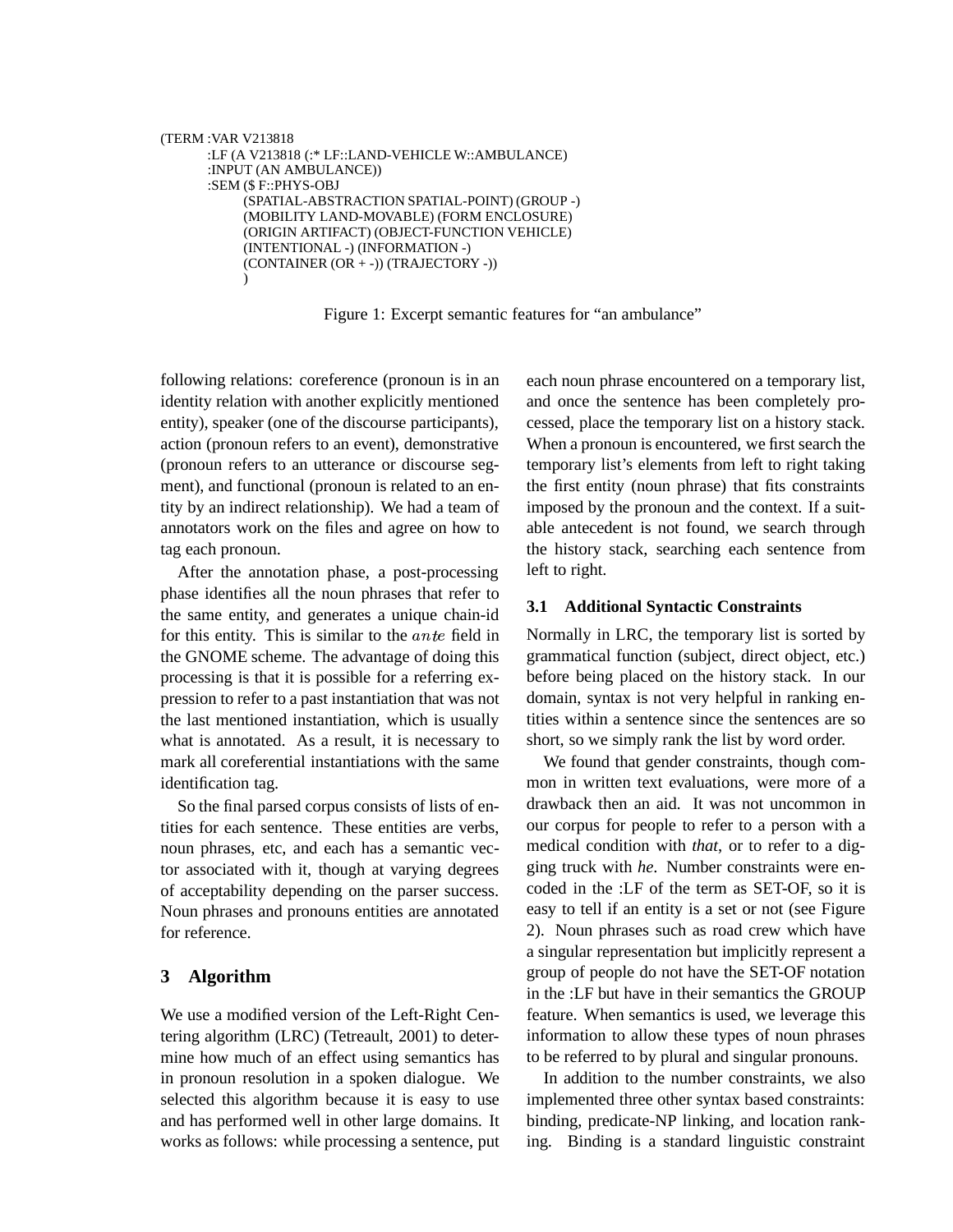```
(TERM :VAR V3337536
:LF (PRO V3337536 (SET-OF (:* LF::REFERENTIAL-SEM W::THEM))
:INPUT (THEM)
:SEM ($ F::PHYS-OBJ
     (F::MOBILITY F::MOVABLE))
     )
```
Figure 2: Excerpt semantic features for "them"

which prevents from noun phrases within the same verb phrase from co-referring. So in the sentence: *They will move that* the two pronouns would be prevented from referring to each other. The obvious exception is reflexives, though none exist in the corpus. This constraint only works well if the utterance parsed properly. There are some instances where a sentence was parsed into fragments so the binding constraint fails.

Predicate-NP linking is the process of replacing an underspecifed pronoun's semantics in a *be* verb phrase with that of its predicate. So in the sentence *it is the digging truck at Avon it* is underspecified but is in a identity relation with the co-theme of the verb phrase so, we replace the pronoun semantics with that of the truck's.

The final constraint, location ranking, is based on research (Tetreault, 2002) on implicit roles which showed that putting a preference order on verb location roles (ie. TO-LOC - where an entity is being taken, FROM-LOC -where an entity is coming from, and AT-LOC, where an entity is situated) improves resolution of implicit roles in a spoken dialogue. Since the dialogues are basically plan-based narratives, where an entity is taken to is more likely to be referred to by a subsequent pronoun than where it was taken from. So when searching for the antecedents for pronouns *there* and *here*, one looks back through each utterance in the discourse history, first re-ranking the possible location candidates, with entities in a TO-LOC role preferred over those in a FROM-LOC role, preferred over those in AT-LOC role or no role at all. For example, in the utterance *Send the digging truck from Elmwood to Mt. Hope* the preferred candidate would be *Mt. Hope* whereas in the original LRC formulation, *Elmwood* would be selected.

#### **3.2 Semantic Filter**

A semantic match occurs when the main type between the pronoun and antecedent are the same, and there is no conflict between the features (for example, a match would not occur if the pronoun were mobile but it's candidate was non-moving, but that feature would match if the candidate were self-moving). For pronouns with an underspecified semantics, we simply select the first entity in our search path that meets the remaining constraints. In our study, we only investigate pronouns marked for coreference. Pronouns with other relations, such as functional or demonstrative, were not considered.

#### **4 Evaluation**

For our evaluation we selected two baselines (both knowledge-poor versions of LRC): the first uses no semantic knowledge at all and simply selects the first noun phrase in the search regardless of constraints. The second incorporates number and binding constraints. This represents the canonical pronoun resolution constraints used in most systems. The results of both baselines are in Figure 3. The second column indicates what percentage of the 278 pronouns that each algorithm resolved correctly. The fourth column shows how many of the 83 underconstrained pronouns were resolved correctly, and the final column shows how many pronouns with acceptable semantics (out of 195) were resolved) correctly.

The additional rows in the table represent the cumulative effects of adding a constraint onto the constraints in the preceding rows. So adding the location constraint on top of the binding and predicate-NP constraints (and the basic baseline constraints) produces an improvement of 3.2% over not using the constraint. The final row rep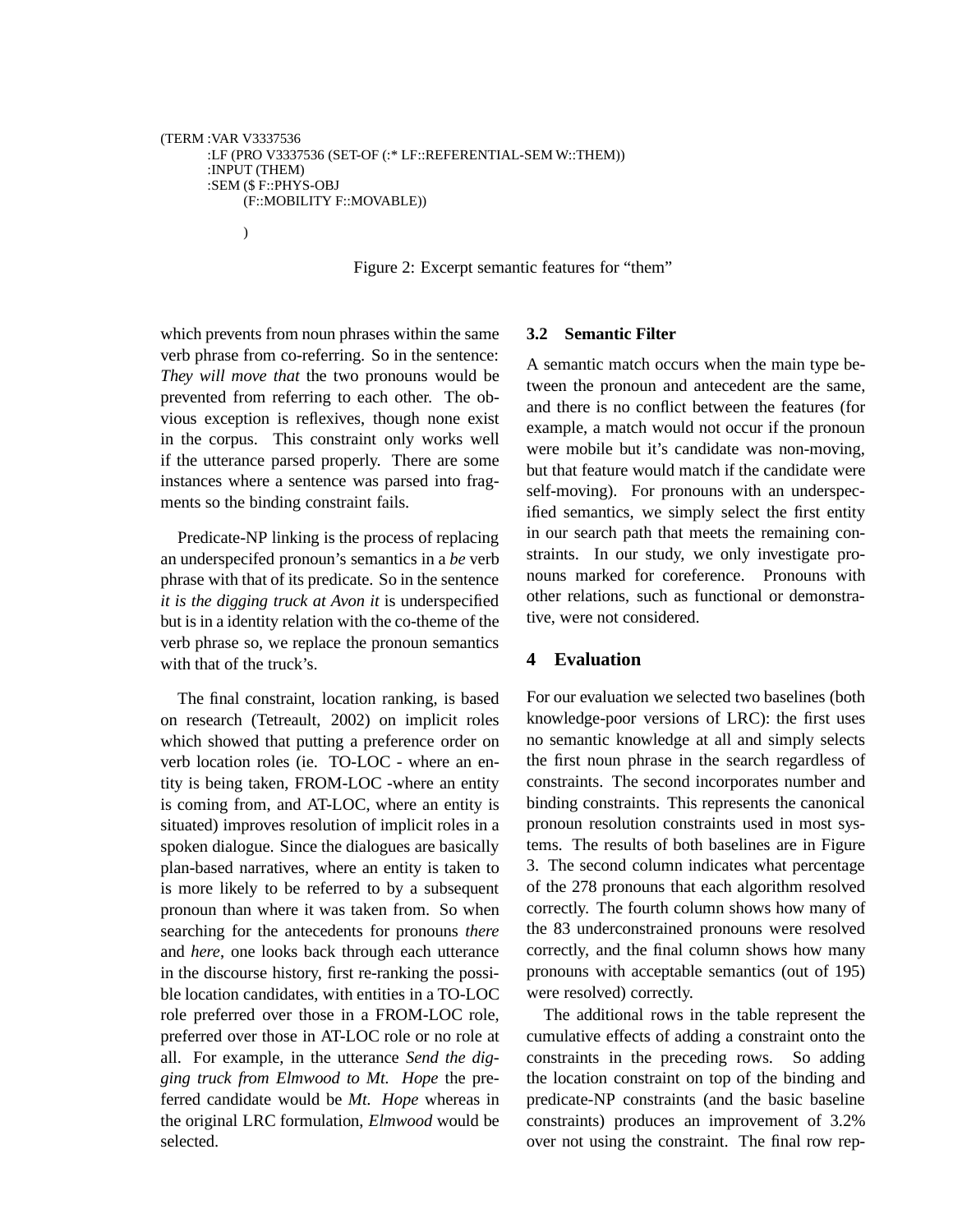resents only adding semantics to the baseline constraints.

The main result from this evaluation is that including semantics significantly improves pronoun resolution accuracy. The three syntactic constraints improve performance over the second baseline by 6.5%, or an error reduction of 20.8%. The biggest increase comes from adding semantics (5.4%), or a cumulative error reduction of 31.9%. Another positive outcome from this study is how much only using semantics improves things over the baseline. So from the standpoint of building a natural language system where response time is important, only using the semantic filter is a reasonable alternative to employing a battery of filters on top of semantics.

Another boost can be seen in resolving pronouns with semantics, as it resolves 26 more. This also reflects how useful it is to have a well-parsed corpus to get acceptable semantics for each entity.

We conducted a detailed analysis on the 92 pronouns resolved incorrectly to identify the main categories for error:

- **Wrong semantics (22)** Cases where a bad parse leads to incorrect semantics for either the pronoun or its antecedent so there would be no way for a match to occur. The most common error was plural pronouns having a top-level semantic feature of situation when it should have been physical object. So these pronouns would incorrectly match with events in the discourse as opposed to a set of people, road crews, vehicles, etc.
- **Underconstrained pronoun - (15)** Here there is either not enough information from the rest of the sentence for the parser to give a rich semantics for the pronoun. This means that the pronoun will match more entities than it should.
- **Difficult (13)** There were ten cases in the corpus that required a combination of information and reasoning to resolve the pronoun correctly. Most of the time, the pronoun fit several of the error categories.

Three of the errors were related to discourse structure where some notion of common ground or embedded structure could be helpful in eliminating candidates during search. Usually this happens when pronouns have a long distance antecedent but the intervening utterances are an aside and not related to the topic of the pronoun's sentence. For example, utterances 10 and 11 in Figure 4 are an aside and if removed would prevent *it* from resolving to the *disability*.

| UTT8              | - U          | i can't fi nd the rochester airport |  |  |  |
|-------------------|--------------|-------------------------------------|--|--|--|
| UTT9              | S.           | it's                                |  |  |  |
| UTT10 U           |              | i think i have a disability with    |  |  |  |
|                   |              | maps                                |  |  |  |
| UTT <sub>11</sub> | $\mathbf{U}$ | have i ever told you that before    |  |  |  |
| UTT12 S           |              | it's located on brooks avenue       |  |  |  |
|                   |              |                                     |  |  |  |

Figure 4: Excerpt from dialog s2

#### **Bad Parse with intervening candidates (9)**

Unlike the first case, the semantics for the pronoun and entity are acceptable but intervening entities have incorrect semantics that coincidentally match with the pronoun's semantics. Because the algorithm works by selected the first candidate that meets all constraints, this intervening candidate is selected before the real antecedent is considered.

- **Pred-NP Binding (8)** These cases involved pronouns in utterances that did not parse and thus binding constraints were not able to function. So the pronoun would refer to an entity intrasententially when it really should be blocked.
- **Locatives (8)** The locative ranking method does improve performance for *there* and *here* but there are some cases where that ranking fails. For example, *Strong Hospital* in *the ambulance from Strong* should not be highly ranked because it is in an embedded phrase. And in Figure 5, our algorithm selects *east main* as the most salient entity, but the pronoun at the end refers to *rochester general*.
- **Set (6)** We currently don't handle plurals with multiple antecedents, so the 6 cases of set membership are automatically wrong.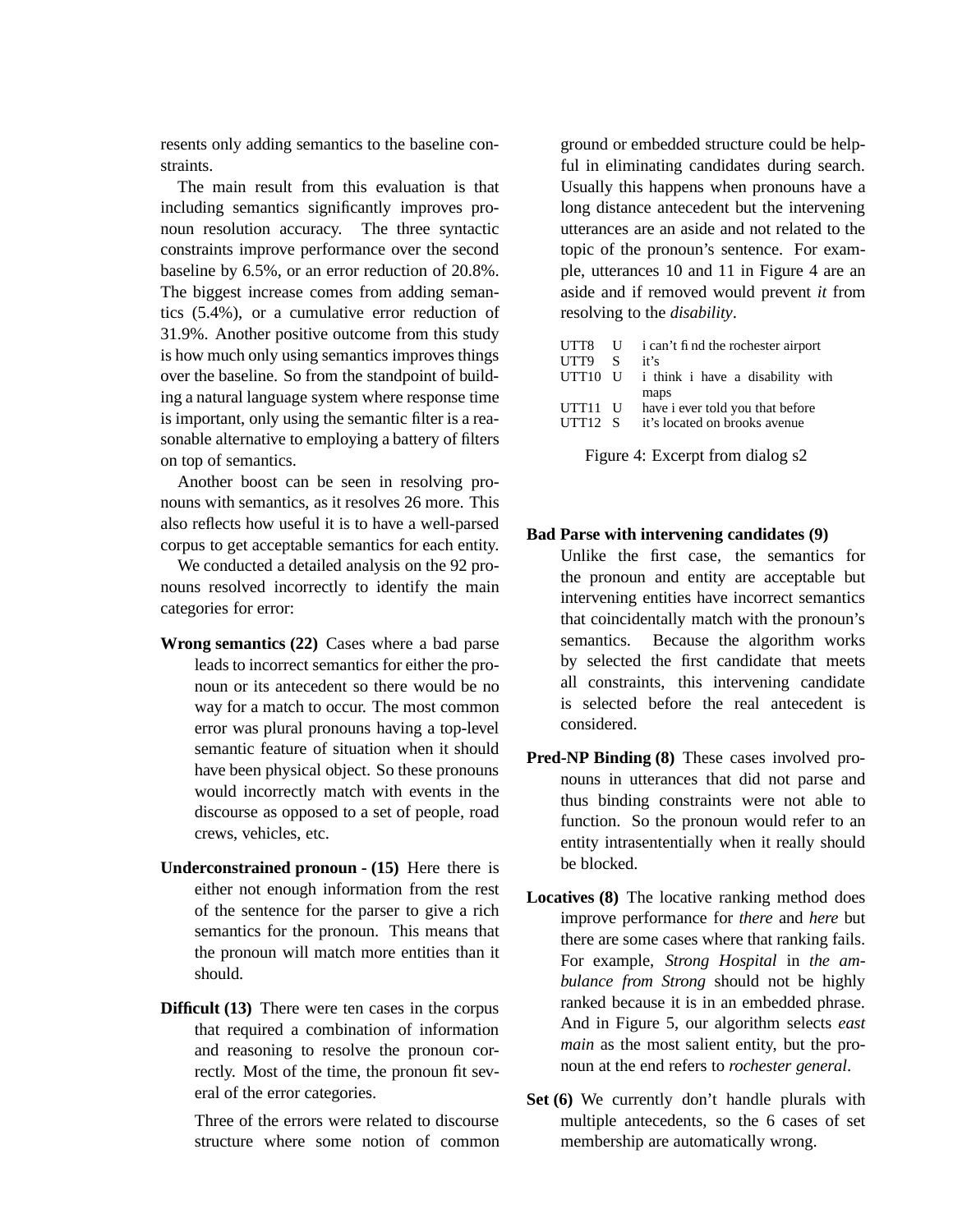| Algorithm                | % Right | Right | <b>USP Right</b> | <b>ACC Right</b> |
|--------------------------|---------|-------|------------------|------------------|
| baseline 1               | 44.6%   | 124   | 43               | 81               |
| baseline 2               | 55.0%   | 143   | 51               | 102              |
| $+$ binding              | 57.9%   | 161   | 54               | 107              |
| $+pred$ -np              | 58.3%   | 162   | 54               | 108              |
| +location                | 61.5%   | 171   | 54               | 117              |
| +semantics               | 66.9%   | 186   | 54               | 132              |
| b <sub>2+semantics</sub> | 65.5%   | 182   | 54               | 128              |

Figure 3: Pronoun Resolution Algorithm Performance

UTT198 S so i'm just gonna take the ambulance from rochester general to east main back to rochester general so that we have one ambulance there

Figure 5: Locatives Example

- **Intervening Candidate (6)** In this case, all parses in the local context are good but there is a candidate that matches the pronoun but is not the correct antecedent.
- **Functional Semantics (2)** There were two cases of pronouns in a functional relation being referred to by a co-indexing pronoun. These errors are due to metonymy.

The error analysis shows the effect of erroneous parses on performance. 39 of the errors (wrong semantics, bad parse with intervening candidates, and pred-NP binding) are due to bad parses producing incorrect semantics for the entities. This shows the difficulty to NLP systems that spoken dialoguess impose. Difficult sentences lead to incorrect parses which then can severely effect reference performance. On the other hand, the error distribution shows the great gains that can be made by getting better parses or by compensating with other metrics. Despite the underspecified semantics for some pronouns, or incorrect semantics, using semantics really improves accuracy instead of harming it.

### **5 Conclusion**

In short, we performed an automated empirical evaluation of pronoun coreference resolution in a large spoken dialog domain using rich semantic information from a deep-parser. The results show that semantic information improves performance over recency-based heuristics, and despite the complications imposed by spoken dialogue.

Future work will include researching ways of dealing with underspecified pronouns and also using discourse cues, grounding, and thematic roles of verbs to further aid resolution.

#### **6 Acknowledgments**

Partial support for this project was provided by ONR grant no. N00014-01-1-1015, "Portable Dialog Interfaces" and NSF grant 0328810 "Continuous Understanding".

#### **References**

- Donna K. Byron and Amanda Stent. 1998. A preliminary model of centering in dialog. In *Proceedings of the 36th Annual Meeting of the Association for Computational Linguistics, student session*.
- Donna K. Byron. 2002. Resolving pronominal reference to abstract entities. In *Proceedings of the 2002 annual meeting of the Association for Computational Linguistics (ACL '02)*, pages 80–87, Philadelphia, USA, July.
- Miriam Eckert and Michael Strube. 2000. Dialogue acts, synchronising units and anaphora resolution. *Journal of Semantics*, 17(1):51–89.
- R. Mitkov. 2000. Towards a more consistent and comprehensive evaluation of anaphora resolution algo-